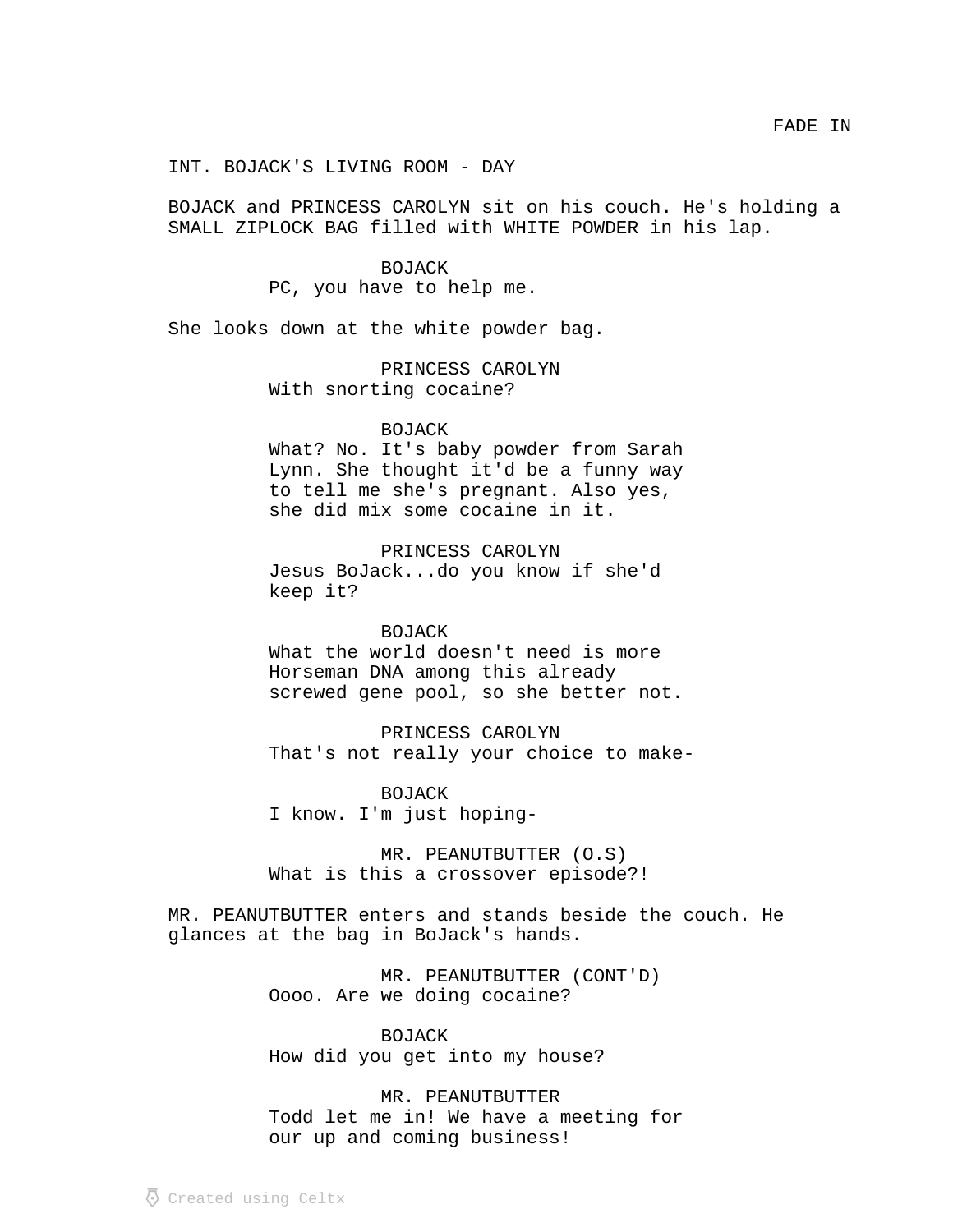TODD appears next to Mr. Peanutbutter.

## PRINCESS CAROLYN

...Which is...?

## TODD

We don't know yet! That's what the meeting is for!

## BOJACK

Will you two idiots get the hell out of here? We're in the middle of figuring out how to exterminate my family line.

#### MR. PEANUTBUTTER

Oh...did you insert the P in the V and forget to use a C and then made a B?

#### BOJACK

You are not supposed to be here right now.

TODD Hooray! BoJack's gonna be a dad!

BOJACK Shut up Todd. We don't even know if she's gonna keep it.

## MR. PEANUTBUTTER

Oh no...you didn't hear? Congress just made abortion illegal in all 50 states because, quote: "We cannot give women more decision-making powers than the so few they already have."

## BOJACK

Wait, what--

PRINCESS CAROLYN is looking at her phone.

## PRINCESS CAROLYN Oh my god, it's true.

We see a CLOSE-UP of her PHONE SCREEN. It's a HEADLINE that reads: MEN OF POLITICS SAY "WE CANNOT GIVE WOMEN MORE DECISION-MAKING POWERS THAN THE SO FEW THEY ALREADY HAVE."

> TODD If women can't get abortions, maybe we